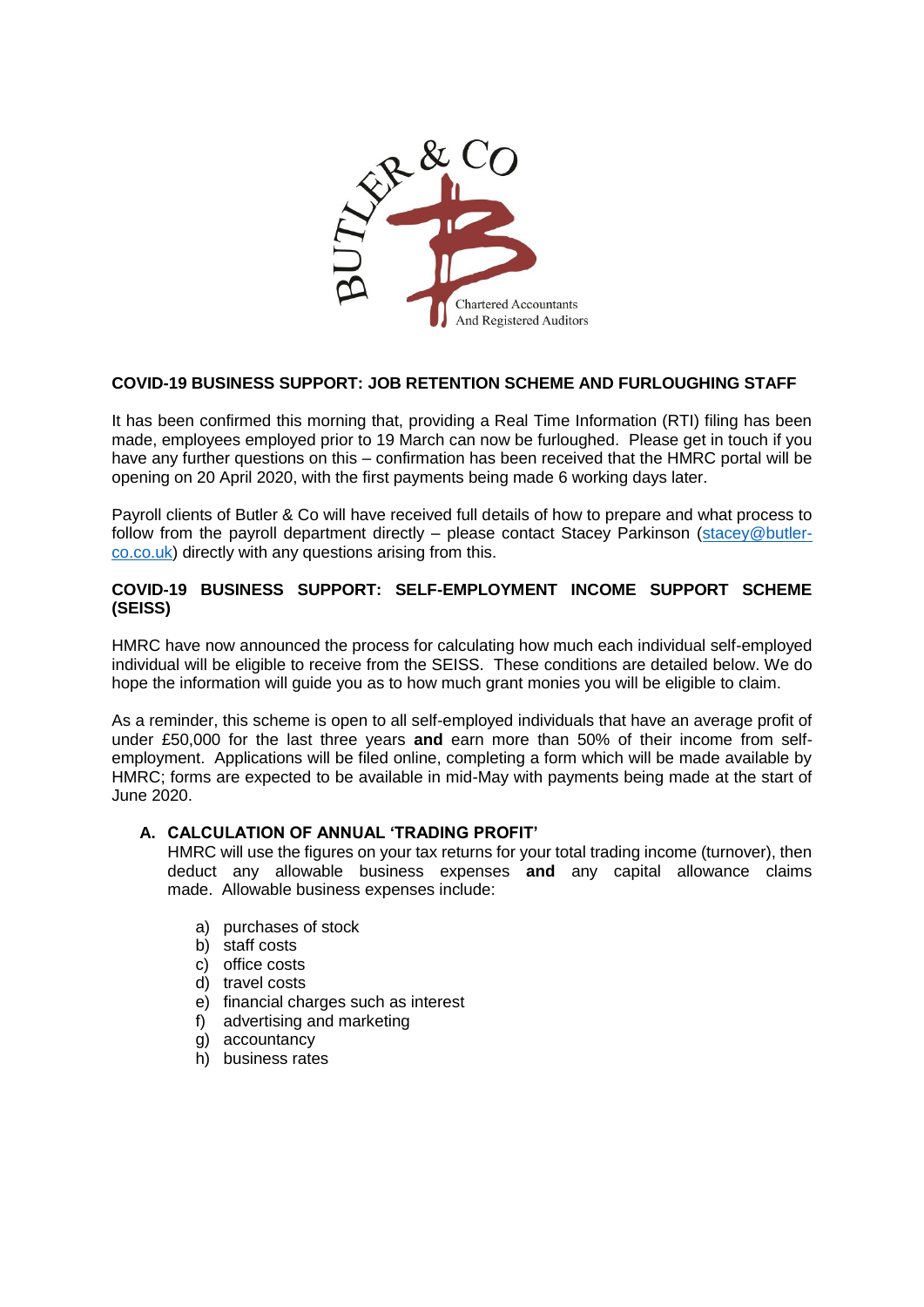Capital allowances are the tax deductions for purchase of new plant and machinery, allocated to Fixed Assets on the balance sheet within the year end accounts. Examples include:

- a) commercial vehicles (tractors, vans etc.)
- b) computers and electrical systems (CCTV etc.)
- c) other machinery

**Example:** In the year, the business records turnover of £75,000 and allowable business expenses of £50,000. Non-allowable business expenses of £5,000 were included in the year end accounts, meaning the 'Profit' in that document was shown as £20,000. The business also purchased a van for £15,000 on which a capital allowance was claimed.

The trading profit for the year, in this example, is therefore: £75,000 (turnover) - £50,000 (allowable business expenses) - £15,000 (capital allowances) = **£10,000 'Trading Profit**' for use in the HMRC calculation.

#### **B. MORE THAN ONE TRADE**

HMRC will add together **all profits from all active trades** to work out 'trading profit'.

**Example:** If, using the working from section A, this was for a Farming Business and there was a separately trading horse livery yard earning £11,000 trading profit, then the trading profit calculation for the year would be: £10,000 'Trading Profit' from the farming business + £11,000 'Trading Profit from the horse livery yard = **£21,000 total 'Trading Profit'** for use in the HMRC calculation.

**NOTE:** If you have two or more trades and combined they breach the £50,000 average 'trading profits' limit over the last three years, no claim for SEISS can be made.

## **C. TRADING FOR LESS THAN THREE YEARS / PART PERIODS**

If the self-employment business has been trading for less than three years, HMRC will only take into account the years the enterprise was active for the average calculation.

**Example:** If the business has 'trading profits' of £15,000 for 2018 and £21,000 for 2019, the average trading profit calculation will be: £15,000 + £21,000 = £36,000 / 2 = **£18,000 Average 'Trading Profit**' for use in the HMRC calculation.

**Part periods:** HMRC have not indicated that there will be any special measures if a business commenced part way during a year – i.e. the business only traded for 3 months in the 2017 tax year. At this stage, we have to assume that first trading period will count as an entire year, despite the lowering of the average that this will have. So, if the enterprise had 'trading profits' of £5,000 shown in 2017 for three months, but £20,000 in 2018 and 2019, the calculation would be: £15,000 + £20,000 + £20,000 = £55,000 / 3 = **£18,333 Average 'Trading Profit**'**.**

If HMRC provides any further guidance on this at any stage, we will confirm this immediately.

#### **D. TREATMENT OF LOSSES**

HMRC has confirmed that **losses are part** of the average 'Trading Profits' calculation.

**Example:** If the business made a 'trading profit' of £20,000 in 2017, a 'trading loss' of £10,000 in 2018 and a 'trading profit' of £15,000 in 2019, the trading profit calculation would be: £20,000 - £10,000 + £15,000 = £25,000 / 3 = **£8,333 Average 'Trading Profit**' for use in the HMRC calculation.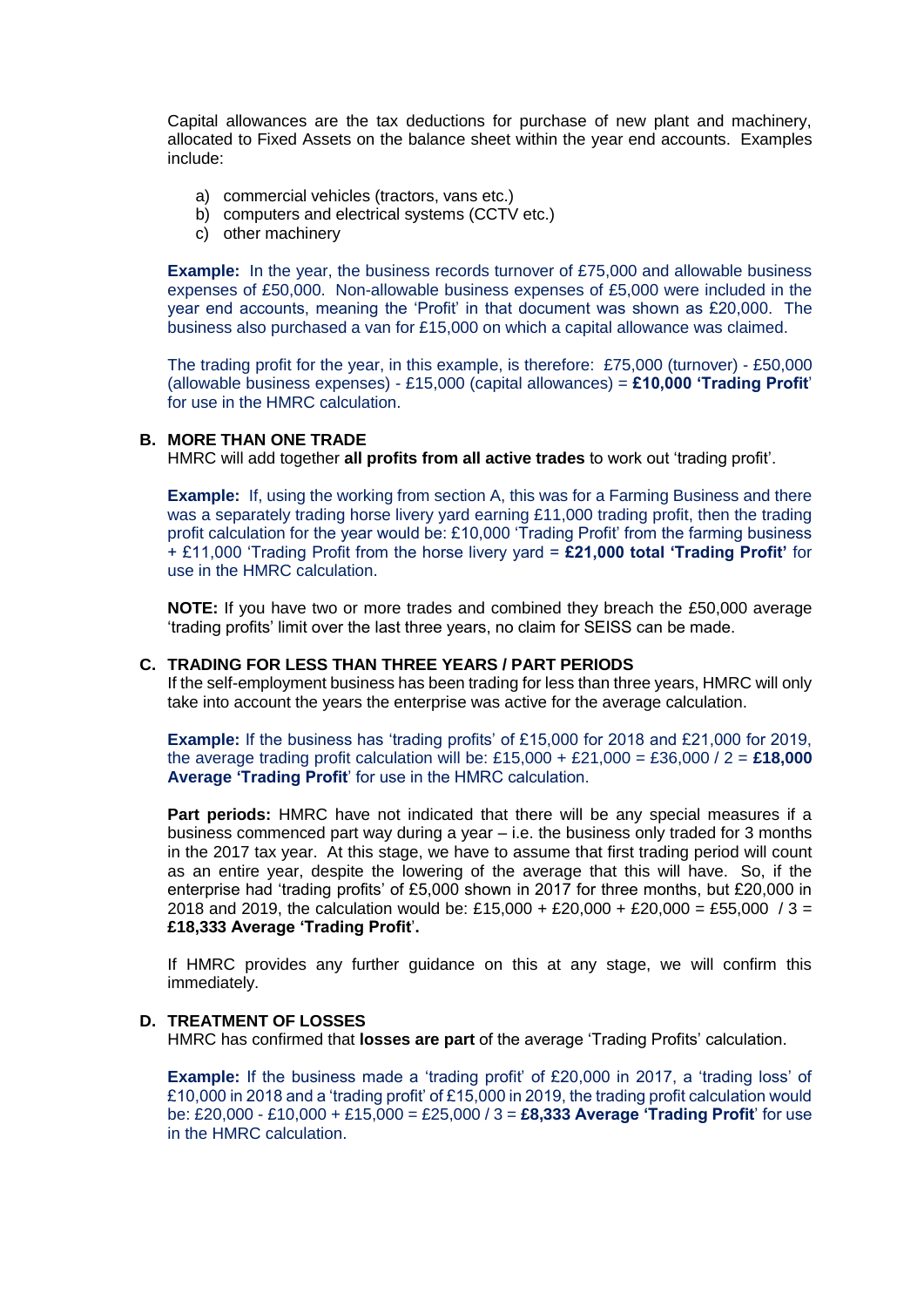## **E. 50% OF TOTAL INCOME CALCULATION**

When HMRC refer to '50% of total income', they are referring to the total income from:

- income from earnings
- trading profit
- property income
- dividends
- savings income (interest on savings)
- pension income
- miscellaneous income (including social security income)

**Example:** If you have 'trading profits' of £35,000, property income of £10,000 and a dividend from some shares of £5,000; your self-employment income would make up 70% of your earnings, and you would be eligible for the SEISS.

If, however, you have 'trading profits' of £20,000, property income of £20,000 and dividends of £10,000; your self-employment income would make up 40% of your earnings, and you would not be eligible for the SEISS.

#### **F. AMOUNT OF GRANT AVAILABLE**

Having come up with an average 'trading profits' figure for up to the last three tax years of 2017, 2018 and 2019; HMRC will take this figure, divide it by 12 to establish average monthly earnings; multiple this by 3 to cover a 3 month period; adjust the figure to 80% or £2,500 per month (whichever is lower) and then will pay that amount as a taxable grant directly into the business bank account at the start of June 2020. The maximum amount payable is therefore £7,500.00

**Example One:** If you have 'trading profits' of £20,000 in 2017, £30,000 in 2018 and £40,000 in 2019, then the following workings would indicate how much grant would be payable:

| <b>Average Trading Profits</b><br>working: | $(E20,000 + E30,000 + E40,000)$ | £30,000.00 |
|--------------------------------------------|---------------------------------|------------|
| Average monthly earnings<br>working        | £30,000 / 12                    | £2,500.00  |
| Total for three month period               | £2,500 $\times$ 3               | £7,500.00  |
| 80% HMRC adjustment                        | £7,500 x 0.8                    | £6,000.00  |

In the above example, **£6,000.00** would be payable at the beginning of June 2020

**Example two:** If you have 'trading profits' of £40,000 in 2017, £50,000 in 2018 and £60,000 in 2019, then the following workings would indicate how much grant would be payable:

| <b>Average Trading Profits</b><br>working: | $(E40,000 + E50,000 + E60,000)$ / | £50,000.00 |  |
|--------------------------------------------|-----------------------------------|------------|--|
| Average monthly earnings<br>working        | £50,000 / 12                      | £4,166.67  |  |
| Total for three month period               | £4,166.67 x 3                     | £12,500.01 |  |
| <b>RESTRICTED TO £2,500 per month</b>      |                                   |            |  |
| <b>HMRC</b> adjustment                     | £2,500 $\times$ 3                 | £7,500.00  |  |

In the above example, **£7,500.00** would be payable at the beginning of June 2020, due to the maximum claimable being £2,500 per month.